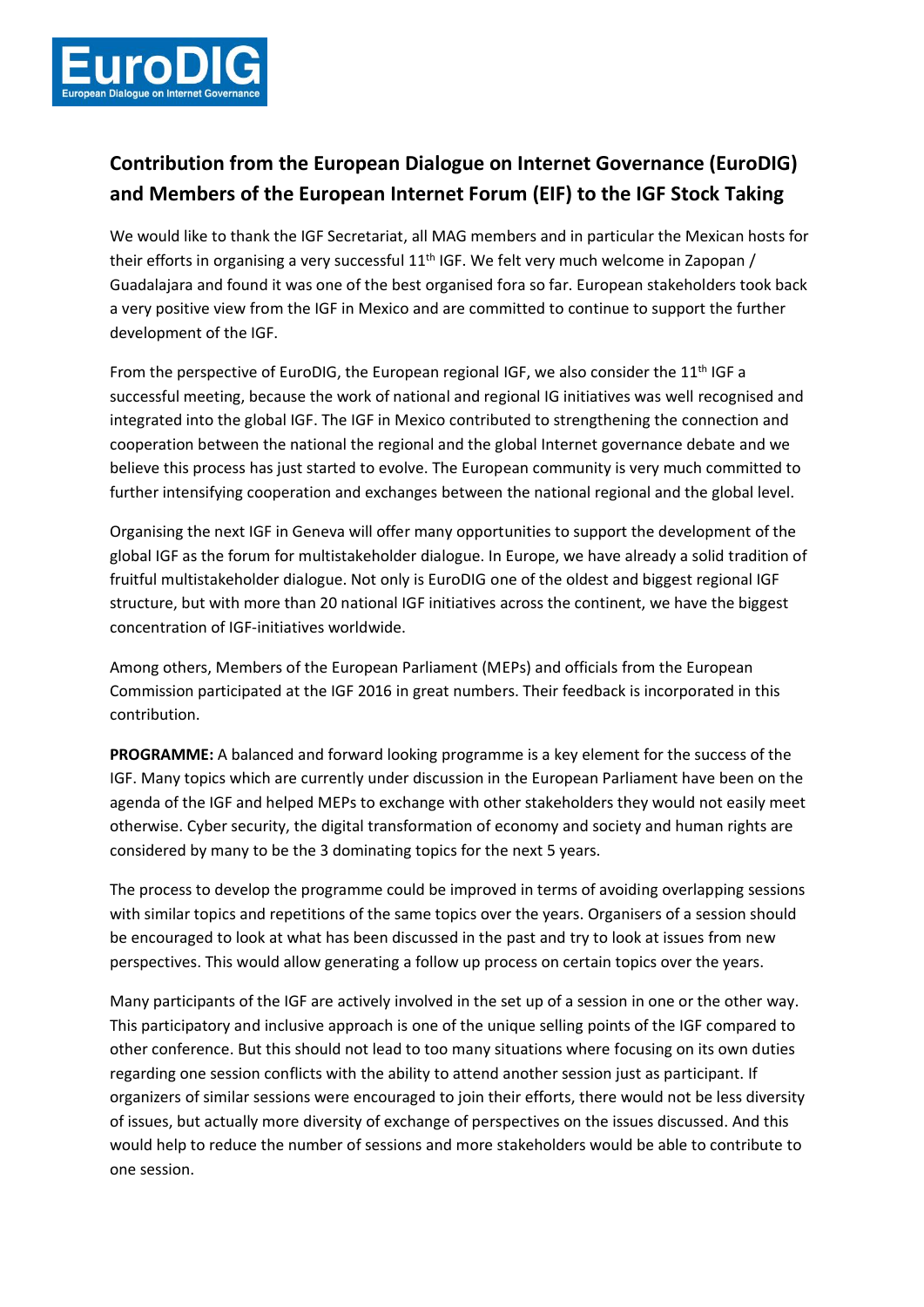

As a regional IGF we recommend to better reflect the bottom up nature of the IG debate in the programme planning process. Topics on a national level are often very specific and not all of them can be brought up to a discussion on a global level. But we are convinced that giving more prominent space to regional fora at the global IGF could help identifying topics of relevance for a whole region and would make it easier to identify and work on common issues, challenges and solutions. Offering space for 5-6 regional fora, ideally at the beginning of the IGF, would help all participants of the IGF to get an easy orientation and a clearer picture about the hottest issues for people in the different regions.

**PARTICIPATION:** At the IGF 2016, there seems to have been less high level governmental participation, especially from developing economies, and some got the impression that the IGF was geographically somewhat less diverse than in previous years. Efforts should be made to improve this for the next IGF.

Members of the European Parliament consider youth participation as essential and will explore options how to support their participation at the IGF in the future.

Also the participation of business stakeholder from all regions remains to be improved. One reason could be the lack of resources especially for small and medium enterprises, but also an insufficient "outcome oriented" dialogue may have prevented some businesses from participating. Therefore, all efforts must be undertaken to make this forum more attractive for the private sector, because if we lose out on participation of one stakeholder group, the whole multistakeholder dialogue model is at stake.

Participation of Civil society, however, is considered to be at an excellent level and this group brings a lot of dynamic and substance into such a conference.

**NETWORKING** opportunities remains one of the greatest values of the IGF. For instance, MEPs appreciated to connect with participants from outside Europe and they also benefitted from the opportunity to learn about and build relationships with their respective national IGFs. They are committed to engage more in the national debates and bring up topics to the European and the global level. Bilateral meetings have been found a good format to have very focused discussions, in connection with social events where participants could then follow up.

**THREADS FOR THE IGF:** With the prolongation of the IGF mandate for 10 years the urgency to prove the need for the IGF has disappeared. However, we should not reduce our efforts to make maximum use of the potential that the IGF as an inclusive bottom-up Multistakeholder dialogue platform offers and we should underline the value of the IGF compared to other meetings that are not build in such an inclusive and bottom-up manner. Success cannot be taken as granted and a strategy for the next ten years must be developed rather urgently.

**TANGIBLE OUTCOMES:** Progress has been made to produce tangible outcomes. Best Practise Forums seem to be the most vibrant tool by ensuring the multistakeholder and bottom up nature of the IGF. However we should be mindful that we are not pushing too hard to produce outcomes, as this will undermine the free and open debate. The way the EuroDIG messages are drafted might be a model case how to get an overview of the discussion of the conference, but without entering into negotiations about wording.